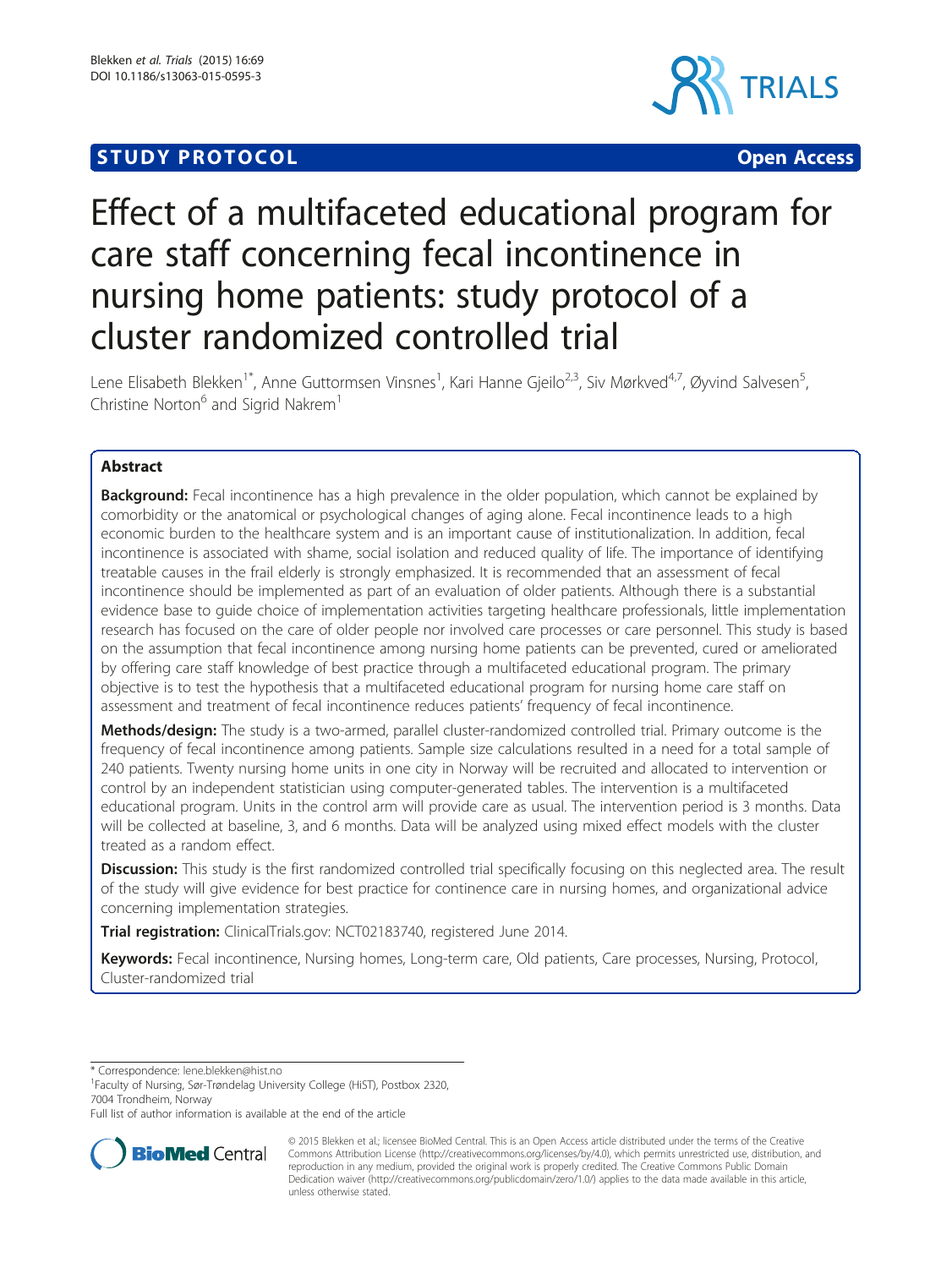# Background

Fecal incontinence (FI) is defined by the International Consultation on Incontinence as 'the involuntary loss of liquid or solid stool that is a social or hygienic problem' [[1](#page-7-0)]. FI has a higher prevalence in the elderly population than in younger people, which cannot be explained by comorbidity or the anatomical and psychological changes of aging alone [\[2\]](#page-7-0). In the nursing home (NH) population, previous studies suggest a prevalence of FI between 10 and 69% [[3-5\]](#page-7-0), but it is most often reported to be between 40 and 55% [[1,5,6](#page-7-0)]. The varying prevalence may be due to the lack of a consistent definition of FI, although differences in the quality of continence care in the NHs might also be an explanation [\[6,7\]](#page-7-0).

FI leads to a high direct and indirect economic burden to the healthcare system, and is an important cause of institutionalization of older patients [[1,2,7\]](#page-7-0). In addition, FI is associated with shame, social isolation and reduced quality of life [[1,8,9\]](#page-7-0). FI among older patients has a more complex etiology compared to the younger population [[2,6\]](#page-7-0), and the importance of identifying treatable causes of FI in frail older people, rather than just managing symptoms passively, is strongly emphasized [[1\]](#page-7-0). The level of awareness among health personnel regarding appropriate assessment and treatment options for FI seems limited [[1](#page-7-0),[10-12\]](#page-7-0). Further, there are indications that both older patients themselves and health personnel consider FI to be a normal part of aging for which nothing can be done [\[9,11](#page-7-0)]. It is recommended that an assessment of FI should be implemented as part of an evaluation of older patients [\[1,2,13\]](#page-7-0).

There is a substantial evidence base to guide choice of implementation activities targeting healthcare professionals in general [\[14-17\]](#page-7-0). However, relatively little of the implementation research has focused on the care of older people or involved care processes or care personnel [[18](#page-7-0)]. Even though the evidence is not fully conclusive, implementation research suggests that the most effective method for changing the behavior of health personnel in long-term care settings involves multifaceted educational efforts such as written materials or toolkits combined with individual educational visits, small group training or feedback [[14,17,19\]](#page-7-0).

This study is based on the hypothesis that FI among NH patients can be prevented, cured or ameliorated by offering NH care staff knowledge of best practice through a multifaceted educational program on assessment and treatment of FI. The study has been developed according to guidelines for developing and testing complex interventions [[20](#page-7-0)-[23](#page-7-0)]. As there are very few trials either on the treatment of FI in NH patients or on continence education programs for care staff, it was considered necessary to investigate feasibility before evaluating the complex intervention with a randomized controlled trial [\[20\]](#page-7-0). Thus, a pilot study was conducted in autumn 2013. The results are not yet published, but the experiences and results have been used in the planning of this cluster-randomized controlled trial.

#### Aims and objectives

The overall aim of this study is to achieve a reduction in bowel leakage and accidents for NH patients by altering the quality of continence care among registered nurses (RNs), authorized social educators (ASEs, see below), and care staff in general. The primary objective is to test the hypothesis that a multifaceted educational program for NH care staff on assessment and treatment of FI reduces patients' frequency of FI.

Secondarily, the trial will investigate the effect of a multifaceted educational program for NH care staff on 1) remission of FI among patients with FI present at baseline or the incidence of new cases of FI among patients identified as continent at baseline; 2) change in NH patients' FI-related concerns such as mood, constipation, diarrhea and skin condition; 3) increased knowledge among RNs and ASEs; 4) change of practice among RNs, ASEs and care staff in general; 5) and reduction in costs related to FI management. The study also intends to investigate correlates of FI in the NH population.

### Methods/design

The study is a parallel two-armed cluster randomized controlled trial (C-RCT) with a repeated cross-sectional design. As there will be considerable overlap between patients included at the different data-collection time points, some outcomes will be treated as if they come from a cohort design.

#### Setting

In Norway, the municipalities have a statuary obligation to provide NH care to those who need it. Most Norwegian NHs are owned and run by the municipalities, and financed by a combination of taxes and patient payment. NH size varies between 20 and 120 beds, divided into units most commonly with 15 beds. NHs are managed by RNs and have an agreement with a general practitioner (GP) who visits the NH once a week. There are no legal requirements for staff-to-patient ratios or specifications for qualifications required for workers [\[24](#page-7-0)]. However, NHs have RNs and/or ASEs on duty 24 hours a day, and according to unpublished information from Statistics Norway the staff comprises on average 31% RNs/ASEs, 45% licensed practical nurses (care education on high school level most often before age 18) , and 24% healthcare aides (no vocational health education). Statistics Norway has overall responsibility for official statistics in Norway. In Norway, an ASE has a bachelor's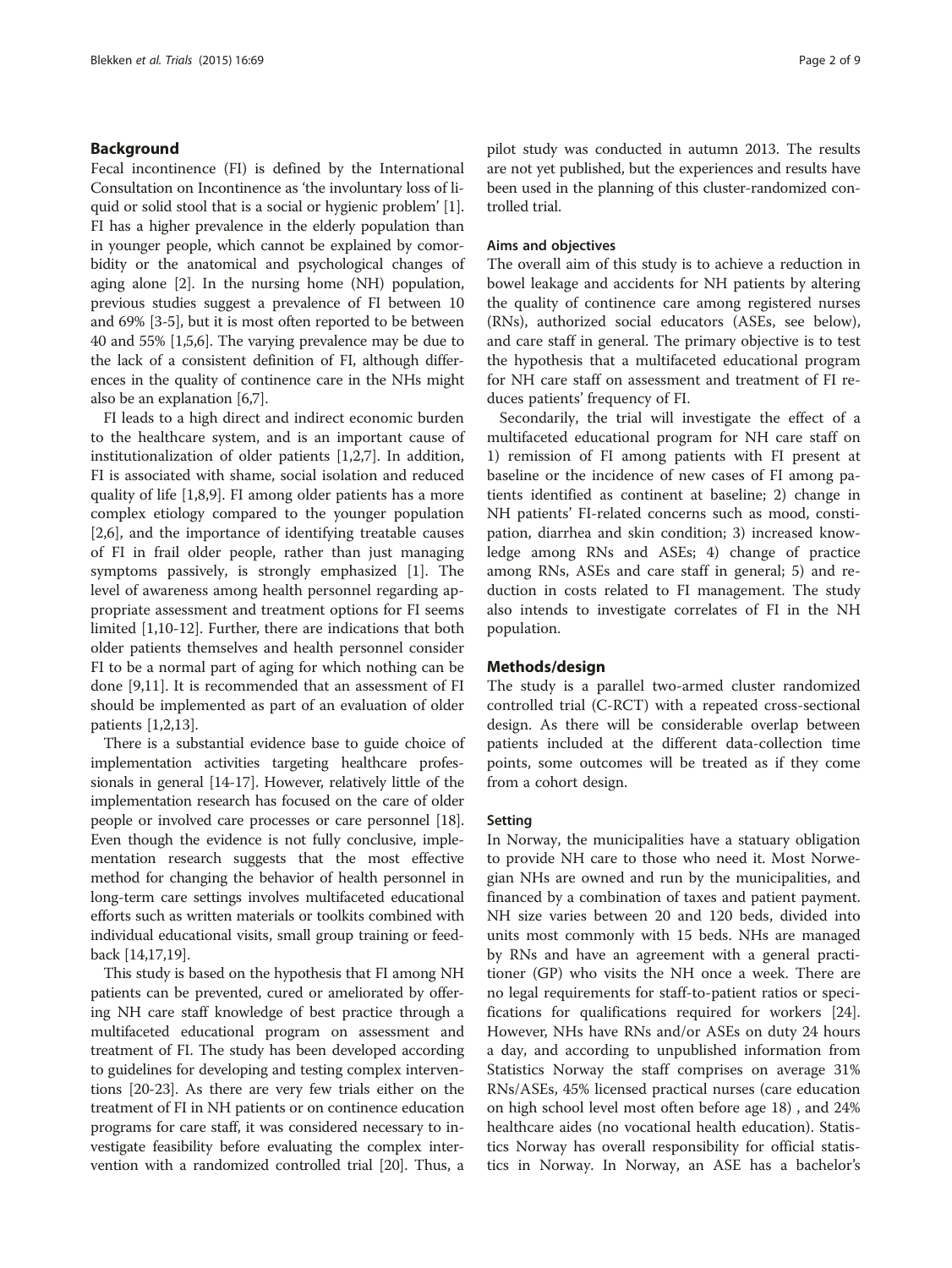# Intervention

The educational program has been developed according to recommendations from implementation research, pedagogic theory and experience from members of the project group [[14](#page-7-0),[16,19,26](#page-7-0)-[31\]](#page-7-0). A research group comprising four researchers will facilitate the educational program and will be trained as a unified team to enhance standardization of the intervention. Educational content, pedagogical methods and a paper-based guideline for nurse-led assessment and treatment of FI (the FI-guideline, see below) were developed for this study by expert consensus and were evaluated in the pilot study.

# Content of the multifaceted intervention

The FI-guideline is based on best practice recommendations [\[1,13,32,33\]](#page-7-0) and will be introduced to the RNs/ ASEs in the intervention NHs during the workshop (see below). The FI-guideline facilitates a systematic assessment of bowel symptom history and bowel patterns. As FI among NH patients is considered to have a complex etiology, the guideline encourages the RN/ASE to consider a range of possible causes. Examples are loose stools, immobility, cognitive impairment, impaction and use of laxatives. Based on this assessment, the RN/ASE defines a nursing diagnosis, for example: 'FI related to loose stools, possibly due to excessive laxatives, urgency and reduced mobility. This leads to FI episodes with loose stool and red perineal skin'. The guideline then offers a range of possible interventions. The result of the paper-based assessment, the nursing diagnosis and interventions, is then documented in the patient's EPR as an individualized care plan.

One one-day educational meeting (7 hours) is defined by the Cochrane Effective Practice and Organization of Care (EPOC) as 'participation of healthcare providers in conference, lectures, workshops or traineeships' [\[14](#page-7-0)]. The educational meeting will be organized as an interactive workshop, which targets knowledge, attitudes, and skills. The workshop will be conducted in a local meeting room in each intervention NH. Part one of the workshop includes the RNs/ASEs filling in a knowledge test (which is part of the data collection). However, by organizing it as a part of the workshop, the pedagogical intention is to facilitate learning, as it is possible to find the answers in the following theoretical input. Part two of the workshop is case-based discussion concerning the FI-guideline. As individualization of the nurse's diagnoses and the interventions is essential, an important pedagogical intention is to empower the RNs/ASEs' clinical

and critical thinking. Another important issue is how to integrate the use of the guideline with the electronic patient record (EPR) system. The topics for the educational meeting, including the FI-guideline, will be made available for the staff as printed educational material [[14\]](#page-7-0).

A local opinion leader is defined by EPOC as 'use of providers nominated by their colleges as educationally influential' [[14](#page-7-0)]. The opinion leader will be recruited after the educational meeting by the informant method [[34\]](#page-7-0) by asking the care manager who is considered to be a principle source of influence. One opinion leader per unit will be recruited. The opinion leader will, together with the care manager, participate in an additional 1.5 hour educational meeting regarding the role of the opinion leader and care manager for this study. They will also receive contact information for the researcher for support during the intervention period. The care manager has responsibility for facilitating adherence to the program and the guidelines in cooperation with the opinion leader.

Educational outreach is defined by EPOC as 'use of a trained person who meets with providers in their practice setting to give information with the intent of changing the providers' practice' [\[14](#page-7-0)]. The researcher will meet with the healthcare personnel in the practice setting six times for 1.5 hours each time during the 3 month intervention period. The opinion leader will make an agreement with the researcher on how to work and what to focus on between meetings. The NH care staff as a whole is the target group for the educational outreach and will be invited to participate in the educational meetings throughout the intervention period. Facilitating and empowering the staff's critical and clinical thinking is the main pedagogical approach. The pilot study identified a culture of discontinuity among staff in reporting important clinical observations and decisions in the EPR as an essential barrier to change. In addition, even if decisions were reported in the EPR, it was a problem that staff did not check the patients' EPR for changes in the patients' care procedures, which resulted in the patients not receiving the correct interventions for his/her condition. Thus, it will be important to facilitate NH unit-specific strategies to ensure continuity in FI care for the individual patient.

#### Control group

The control group will not receive any educational program and will continue with usual care. Data on ordinary practice will be gathered as part of the data collection procedure in this study (health information on patients, ordinary practice as documented in the EPR, care for patients' FI, diarrhea and constipation as documented in The Fecal Incontinence in Nursing Home Patient questionnaire [[6\]](#page-7-0)).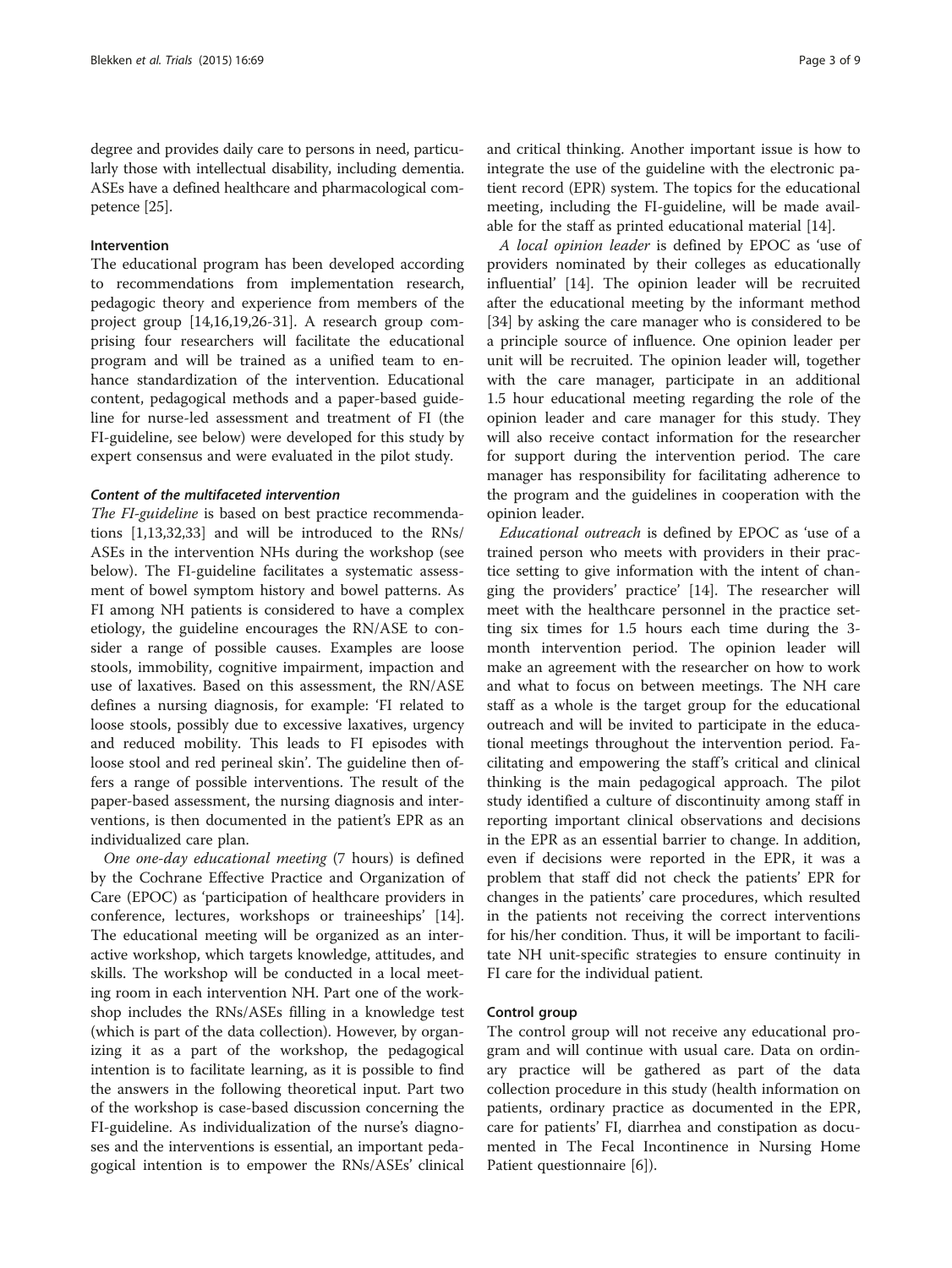#### Eligibility criteria

Results from the pilot study confirmed that units in Norwegian NHs are comparable with the definition by Norton and colleagues [[35\]](#page-7-0). NH units with similar care staff/patient ratios on the day shift and GP coverage will be selected. NH units designated with a specialty or with an enhanced care staff/patient ratio will be excluded. RNs and ASEs working half time or more are eligible for participation in the workshop and to be recruited as opinion leaders in the intervention group. RNs/ASEs working less than half time or only night shifts are excluded. All care staff members in the NH will be invited to the educational outreach meetings throughout the intervention period. All long-term care patients (1 month or more) are eligible for inclusion.

#### Recruitment

Approval will be obtained from the director for health and social affairs in the municipality. The first and last authors will participate in a meeting where all managers for the NHs in the municipality will be gathered. The project will be presented and NHs invited to participate. NHs accepting the invitation will be eligible for selection. NH units will be enrolled until the target patient sample size is reached.

#### Randomization and allocation

One unit will be defined as one cluster. Two clusters per NH will be recruited. Allocation stages are as follows:

- 1. NHs will be identified and recruited;
- 2. Units will be identified and recruited;
- 3. Patients will be identified;
- 4. Baseline data collection will take place for units and patients;
- 5. Allocation will be done by an independent statistician to intervention or control; and
- 6. RNs/ASEs will be identified and recruited to the intervention (Figure [1\)](#page-4-0).

The clusters will be allocated to the intervention or control arm using minimization [\[23\]](#page-7-0). Minimization factors are a) all units from the same NH will be allocated to the same arm and b) cluster size, where NHs will be sequenced in pairs according to size and then randomized to either intervention or control. The randomization method is simple randomization and is computer generated and performed by an independent statistician (Figure [1\)](#page-4-0).

#### Outcome measures

The primary outcome measure is frequency of FI among patients 6 months after start of the intervention, as measured by The interRAI Long-Term Care Facilities Assessment System (interRAI LTCF) [\[36\]](#page-7-0), section H3: Bowel continence with the categories 0 to 5 (0 = continent,  $1 =$ 

continent with stoma,  $2 =$  seldom incontinent,  $3 =$  occasionally incontinent,  $4 =$  often incontinent,  $5 =$  incontinent). The interRAI LTCF is an internationally validated questionnaire regarding long-term care patients' health conditions. In order to get some additional information about the severity of FI and urgency, a Norwegian version of the St. Mark's anal incontinence score [\[37\]](#page-7-0) will be used. The St. Marks grading system is based on the type and frequency of anal incontinence (gas, fluid, or solid) and the impact on daily life, the need to wear a pad/diaper and/or anal plug, the use of constipating medication and the presence of urgency. It gives a total score from 0 (complete continence) to 24 (complete incontinence).

The study has the following secondary outcome measures:

- 1. Remission of FI among patients identified with FI at baseline, or incidence of new cases of FI among patients identified as continent at baseline, measured by interRAI LTCF section H3 and the St Marks score.
- 2. Change in FI related concerns measured by interRAI LTCF: section E: Mood and behavior, section F: Psycho-social wellbeing, section H1: Urinary continence, section J: State of health - Constipation and diarrhea, section L: Skin condition, and section M: Participation in activities.
- 3. Change in knowledge among RNs/ASEs measured by multiple choice tests developed by the researchers according to established guidelines [\[38\]](#page-7-0).
- 4. Change in documented care for FI by health personnel as registered in the EPR: RNs/ASEs will extract data from the EPR. The instrument N-Catch [[39](#page-7-0)] will be used for this purpose. N-Catch is an audit instrument for nursing reports in the EPR. N-Catch is translated into Norwegian and developed based on the validated D-Catch [\[40\]](#page-7-0) and Cat-ch-ing [[41](#page-8-0)]. Change in care will also be measured by the Fecal Incontinence in Nursing Home Patients questionnaire [[6\]](#page-7-0) where RNs/ASEs are offered a list of interventions for FI, urinary incontinence, diarrhea and constipation and asked to identify what is done for each individual patient.
- 5. Change in cost of FI management measured by mapping the use of products (diapers, pads, plugs) and bowel medications measured by interRAI LTCF section H: Continence - remedies, section N: Medications, and the Fecal Incontinence in Nursing Home Patients questionnaire.
- 6. Correlates of FI among NH patients measured by interRAI LTCF: section C: Cognitive functioning, section D: Communication and vision, section G: Functionality and mobility, section I: Medical diagnoses, section J: Health condition, section K: Mouth- and nutrition status, section N: Medications, and section O: Treatment, examinations/procedures.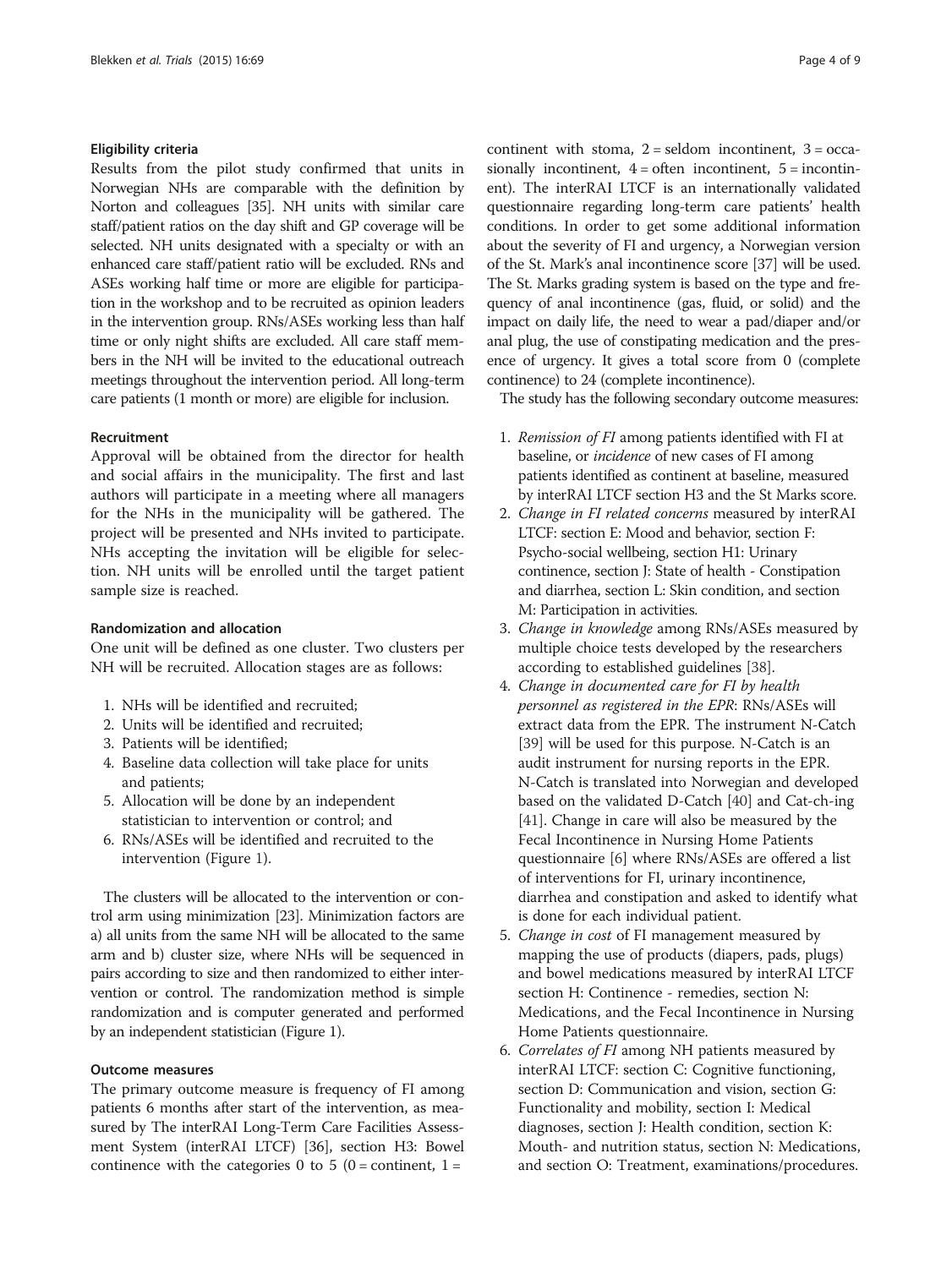Process evaluation will include attendance at the pedagogical program and use of the FI-guideline. Evaluation will be conducted by using checklists administered by the researchers: proportion RNs/ASEs within eligibility criteria participating in the workshop, proportion of staff participating in the educational outreach meetings, proportion of patients assessed by the FI-guideline, and proportion of patient assessments resulting in an individualized care plan in the EPR.

### Background variables

Organizational characteristics of the NHs and background information on patients' sex, medical status and length of stay in the NH will be obtained. Background variables for the RNs and ASEs are age, sex, educational level, years since registered/authorized and length of employment at the present site.

#### Sample size

Sample size calculations are based on the primary outcome: frequency of FI among patients. The power calculations have taken into account the results from the pilot study. The pilot study identified the primary outcome variable to be skewed to the right, and methodological consideration resulted in a dichotomization of the primary outcome variable with a cut off between 2 (continent, continent with a stoma and seldom incontinent) and 3 (occasionally incontinent, often incontinent and incontinent). Based on results from the pilot study, we hypothesized that a reasonable and clinically important effect size in the intervention group compared to the control group would be 15% between the two groups in proportions with FI (score of 3 to 5). As the design is a cluster randomized trial, we need to adjust for clustering. The intracluster correlation coefficient (ICC) is

<span id="page-4-0"></span>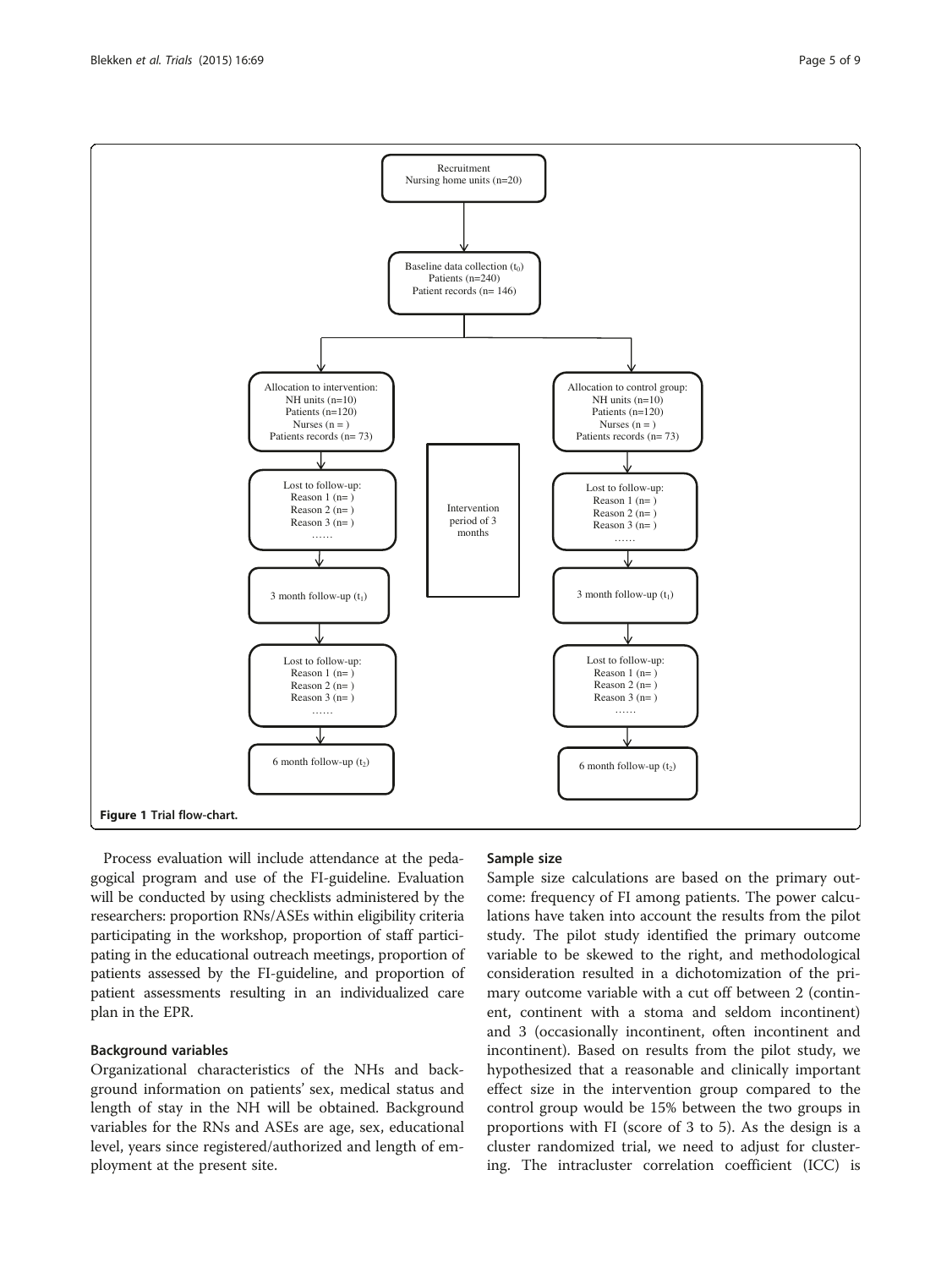estimated to be 0.04. The estimate is based on published patterns in ICCs [[23,](#page-7-0)[42-44\]](#page-8-0), and results from the pilot study where the ICC was calculated to be 0.038. In addition, we had access to the FI variable with the categories 0 to 4 from an epidemiological study of 980 NH patients in Trondheim municipality [\[6](#page-7-0)] with an ICC calculated as 0.028. Based on the assumptions of the mixed logistic binominal model, 5% level of significance, test strength of 80%, an average cluster size of 15 patients, and an ICC of 0.04, a study population of 103 patients in each arm of the C-RCT is needed. The number of individuals in each cluster is set because each unit has a fixed number of beds. Assuming a 15% dropout, the sample needed is 120 patients in each arm. This means a total of 240 patients and about 20 NH units (Figure [1\)](#page-4-0).

In addition, the number of patients records needed for data extractions, was calculated. N-Catch measures the quality of the content in the EPR on a scale from 0 to 32 where 0 is low quality and 32 is high quality [\[39](#page-7-0)[-41](#page-8-0)]. Based on the assumption of a paired  $t$ -test, a 5% level of significance, test strength of 80%, an effect size of 3 points and an ICC of 0,04, records from 6 patients per cluster is needed for a total of 146 records (Figure [1](#page-4-0)).

### Data collection methods

Data are collected at baseline (t<sub>0</sub>), after 3 months (t<sub>1</sub> = end of intervention), and after 6 months  $(t_2=$ primary time of assessment). A research assistant will, together with the first author, give information and training on completion of the questionnaires and data extraction from EPR at baseline. RNs/ASEs will then be responsible for filling in the questionnaires about the patients' health condition (proxy) and extracting the data from the EPR. Organized alphabetically by last name on a list, the EPRs of the first six patients per cluster will be extracted. Time scheduled for the information meetings is 2 to 3 hours per NH. The ward manager will fill in a form on organizational characteristics. When completed, the first author and research assistant will collect the data forms. At both  $t_1$  and  $t_2$  the research assistant will deliver, give necessary additional information and collect the completed forms. NHs will be offered economic compensation for the data collection.

#### Blinding

Baseline measurements will be done before randomization. A research assistant who will be blinded to group allocation will inform, deliver and collect the questionnaires/data after 3 months  $(t_1)$  and 6 months  $(t_2)$ .

#### Statistical analyses

Descriptive statistics will be used to present the population and the characteristics of the three groups (units, RNs/ASEs, and patients). As this is a C-RCT, the model

of analysis needs to consider the effect of clustering. Analyses must also allow for inclusion of covariates at both the individual and cluster level. Relevant covariates at the individual level in a multiple logistic regression model are age, sex, length of stay in NH, cognitive performance, mobility, functionality, diarrhea, constipation. Hence, this study will use mixed effect models with the cluster treated as a random effect. Analyses will be computed using Stata 12.1.

#### Primary outcome

As a consequence of the dichotomization of the variable, the primary outcome will be analyzed according to a mixed logistic binominal model. The model will be fitted by maximum likelihood. Because of the relatively high risk of deaths and movement out of clusters, data will be treated as a cross-sectional time series, with the prevalence among all patients present in the cluster at baseline included as a covariate in the analyses.

#### Secondary outcomes

For remission of FI a cohort approach to data analyses with repeated measures with only those identified with FI at baseline and still present at 3 and 6 month followup will be included and analyzed according to a mixed logistic binominal model. For incidence of FI a cohort approach to data analyses with repeated measures with only those identified as continent at baseline and still present at 3 and 6 month follow-up will be included and analyzed according to mixed logistic binominal model. For change in FI-related concerns, change in knowledge among RNs/ASEs, change in care, and change in cost the outcomes, dependent on whether they are continuous, ordered or binary, will be treated as cross-sectional time-series and analyzed according to mixed effects models. Correlates of FI will, dependent on whether they are continuous, ordered or binary, be analyzed according to mixed effect models.

# Ethics

The study was approved by the Regional Committee for Medical and Health Research Ethics (REK) (2013/1802/ REK North) and by The Norwegian Social Science Data Services (36482/2/MB). NH leaders will be informed and give permission to perform the study in the individual NH. Informed consent will be obtained from RNs/ASEs concerning the knowledge test. An essential ethical consideration in this study is whether or not informed consent should be obtained from patients or their representatives. After evaluating the overall project, the REK authorized RNs/ASEs with dispensations from the duty of confidentiality to gather relevant patient health information in order to measure effect of the educational intervention. Since dispensation was given, consent will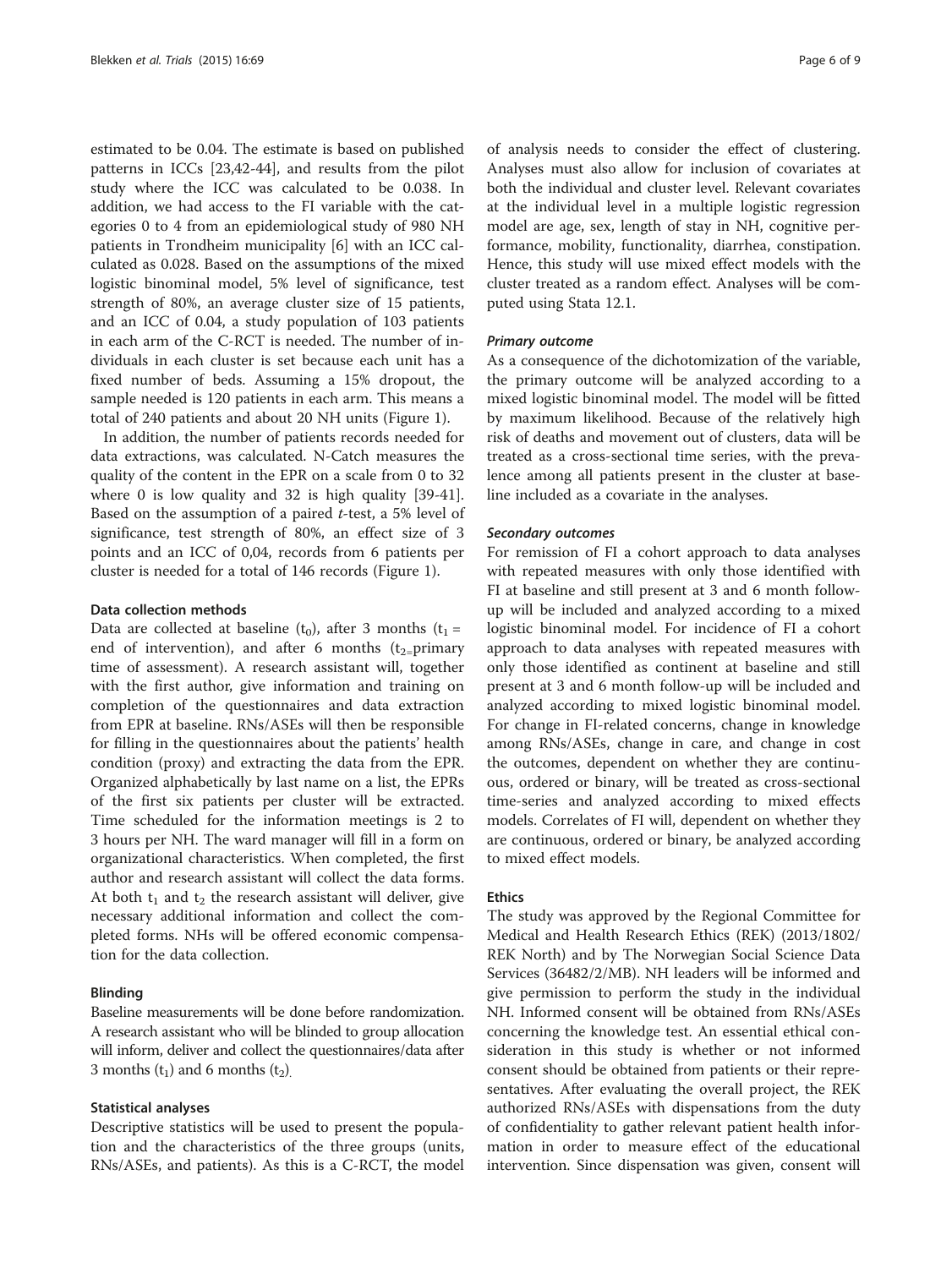not be obtained. The justifications of the conclusion are 1) the process of assessing the patients' cognitive ability to read and understand information, and the distribution of the information letter to the patients or their representatives, is considered as inconvenient for the patients and time consuming for care staff who would need to undertake this; 2) the gathering of patient data will not involve interviewing or examining patients, and the data in question is based on assessments made by RNs/ASEs who have good knowledge of the patients; and 3) the purpose of the study is to evaluate effect of an educational program for care staff. Patients are not the ones recruited to participate in the intervention. All patient information will be de-identified by care staff before transfer to the researcher. The codebook will be stored separate from the patient data according to storing routines by the responsible research institution, Sør-Trøndelag University College. The study will be performed in concordance with the Helsinki Declaration. The project is registered in the clinical trial registry (NCT02183740).

#### **Discussion**

The aim of this study is to achieve reduction in bowel leakage and accidents for NH patients. The primary objective is to test the hypothesis that a multifaceted educational program for NH care staff on assessment and treatment of FI, reduces patients' frequency of FI.

Major strengths of this study include thorough investigation of both what is considered best practice for assessment, care and treatment of FI among NH patients and what are considered to be the most effective implementation strategies. The study has a rigorous design with randomization, control and blinding where possible. The intervention is classified as a complex intervention, and the study has been designed according to published recommendations [\[20,21](#page-7-0)], where a thorough planning phase included an evaluation of the fit of the different components with a pilot study. In addition, a strength is that we will collect comprehensive information at three levels: NH units, RNs/ASEs and patients. It is of special interest that the educational intervention integrates the FI-guideline of best practice into the EPR as a mean to communicate the assessment and care plan to the staff as a whole. Because of this, we will have the opportunity to evaluate change of practice by investigating the EPR together with the use of the FI-guideline and patient's health information.

A weakness of the study is the complexity of the intervention with limited possibility to evaluate which of the components in the educational intervention is effective. The more complex the intervention, the harder it is to measure effect [\[14,20\]](#page-7-0). With an educational intervention, we also have the problem with the pedagogical ideal versus ideals for an RCT. An important pedagogic ideal is

to individualize and adjust pedagogical methods according to the needs of the actual person/group in front of you [[15,29-31\]](#page-7-0). On the other hand, an important ideal of an RCT is that the intervention is as similar as possible for all the participants [[45\]](#page-8-0). In this study, we have agreed that some components will be the same, and some are allowed to vary. For instance, the format of the workshop will be the same, (total hours and themes to be covered), while empowerment strategies, guidance and timeframes for individual themes during the day may vary. During educational outreach, all participants will receive the same number of visits within the same time frame and main themes to be covered, whereas the when and how will vary.

As it is the RNs/ASEs who will fill in the questionnaires on the patients' health status, there is a risk for proxy bias. To counter for that, both the interRAI manual and the information meetings focus on how to include the patient when possible. However, since about 80% of the NH patients have some kind of cognitive impairment [[46\]](#page-8-0), the RNs/ASEs' clinical judgment of the patients' health status will be the main source of information. The RNs/ASEs involved in the data collection will also be part of the intervention, which means that they will not be blinded to care interventions. The RNs/ ASEs will be informed about the importance of objectivity of observations and assessments at all data collection time points. There is also a risk for detection bias as those who have received education might recognize FI more frequently than before intervention.

This study is the first RCT specifically focusing on this neglected area. The results of the study will give evidence for best practice for FI care in NHs, and organizational advice concerning implementation strategies.

#### Trial status

Enrollment for the trial began in April 2014. Recruitment is still in progress. Data collection will continue until approximately June 2015.

#### Abbreviations

ASE: Authorized social educator; C-RCT: Cluster-randomized controlled trial; EPOC: Cochrane effective practice and organization of care; EPR: Electronic patient record; FI: Fecal incontinence; GP: General practitioner; ICC: Intra-cluster correlation coefficient; interRAI LTCF: The interRAI Long-Term Care Facilities Assessment System; NH: Nursing home; RN: Registered nurse.

#### Competing interests

The authors declare they have no competing interests.

#### Authors' contributions

AGV is the principal investigator; LEB, AGV, and SN are responsible for the conception and design of the study; LEB and SN are responsible for recruitment and data management; LEB is responsible for the acquisition of data; LEB, AGV, KHG, SM, ØS, CN, and SN are responsible for the analyses; LEB, AGV, KHG, SM, ØS, CN, and SN are responsible for critically revising the articles for important intellectual content; and OS is the trial statistician. All authors read and approved the final manuscript.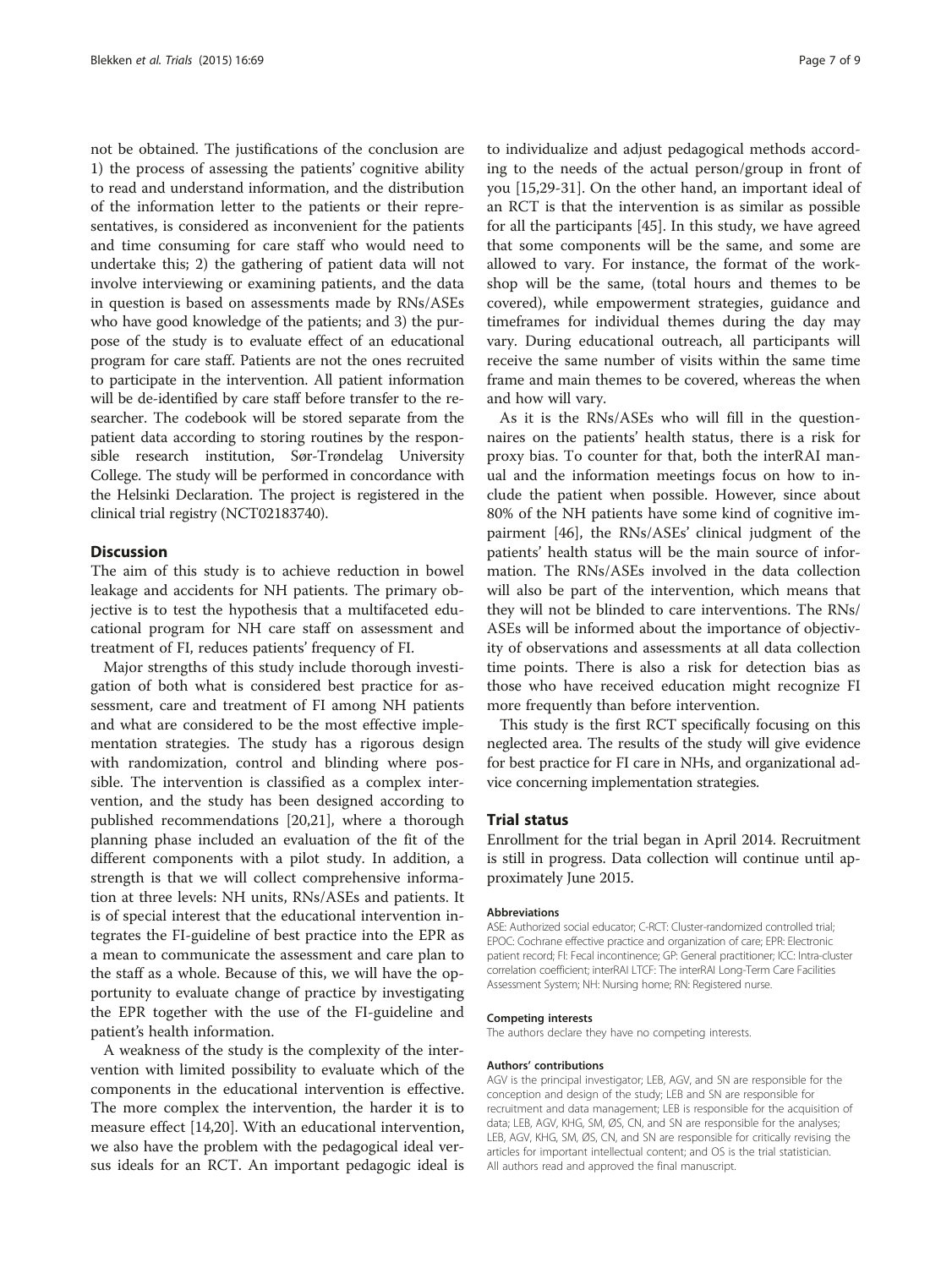#### <span id="page-7-0"></span>Authors' information

LEB, registered nurse, PhD student; AGV, Registered nurse, professor; KHG, registered nurse, associate professor; SM, physiotherapist, professor; ØS, statistician, associate professor, CN, registered nurse, professor.

#### Acknowledgements

The Norwegian Nurses Organization has contributed to the funding of this study.

#### Author details

<sup>1</sup>Faculty of Nursing, Sør-Trøndelag University College (HiST), Postbox 2320, 7004 Trondheim, Norway. <sup>2</sup>Department of Cardiothoracic Surgery, Department of Cardiology and National Competence Centre for Complex Symptom Disorders, St. Olavs Hospital, Trondheim University Hospital, Postbox 3250, 7006 Trondheim, Norway. <sup>3</sup>Department of Circulation and Medical Imaging, Norwegian University of Science and Technology (NTNU), 7491 Trondheim, Norway. <sup>4</sup>Department of Public Health and General Practice, Norwegian University of Science and Technology (NTNU), 7491 Trondheim, Norway. <sup>5</sup>Department of Cancer Research and molecular Medicine, Norwegian University of Science and Technology (NTNU), 7491 Trondheim, Norway. <sup>6</sup>Faculty of Nursing and Midwifery, King' College London, 57 Waterloo Road, London SE1 8WA, UK. <sup>7</sup>Clinical Service, St Olavs Hospital, Trondheim University Hospital, Postbox 3250, 7006 Trondheim, Norway.

# Received: 19 September 2014 Accepted: 9 February 2015 Published online: 01 March 2015

#### References

- 1. Norton C, Whitehead W, Bliss DZ, Harari D, Lang J. Conservative and Pharmacological Management of Faecal Incontinence in Adults. In: Abrams P, Cardozo L, Khoury S, Wein A, editors. Incontinence 4th Edition 2009. <http://www.icud.info/PDFs/Incontinence.pdf>. Accessed 17 Nov 2010.
- 2. Shah BJ, Chokhavatia S, Rose S. Fecal incontinence in the elderly: FAQ. Am J Gastroenterol. 2012;107:1635–46.
- 3. Aslan E, Beji NK, Erkan HA, Yalcin O, Gungor F. The prevalence of and the related factors for urinary and fecal incontinence among older residing in nursing homes. J Clin Nurs. 2009;18:3290–8.
- 4. Schnelle JF, Kapur K, Alessi C, Osterweil D, Beck JG, Al-Samarrai NR, et al. Does an exercise and incontinence intervention save healthcare costs in a nursing home population? J Am Geriatr Soc. 2003;51:161–8.
- 5. Blekken LE, Saga S, Seim A. Faecal incontinence among elderly patients in nursing homes: A systematic review of prevalence and risk factors (abstract). In: 41st Annual Scientific Meeting of the International Continence Society Glasgow. 2015. [http://www.ics.org/2011/programme/abstract/405.](http://www.ics.org/2011/programme/abstract/405) Accessed 18 Feb.
- 6. Saga S, Vinsnes AG, Mørkved S, Norton C, Seim A. Prevalence and correlates of fecal incontinence among nursing home residents: a population-based cross-sectional study. BMC Geriatr. 2013;13:87.
- 7. O'Connell B, Ostaszkiewicz J, Day K. The challenge of managing continence care in residential aged care settings: recommendations for research and practice. Geriaction. 2005;23:5–18.
- 8. Kenefick N. The epidemiology of Faecal Incontinence. In: Norton C, Chelvanayagam S, editors. Bowel continence nursing. Beaconfield: Beaconfield Publisher Ltd; 2004. p. 14–22.
- 9. Taylor DW, Cahill JJ, Rizk DEE. Denial, shame and acceptance: generating base-line knowledge and understanding of fecal incontinence amongst long-term care residents and care providers. Publ Health Res. 2014;4:13–8.
- 10. Harari D. Bowel care in old age. In: Norton C, Chelvanayagam S, editors. Bowel continence nursing. Beaconfield: Beaconfield Publisher Ltd; 2004. p. 132–49.
- 11. Mangnall J, Taylor P, Thomas S, Watterson L. Continence problems in care homes: auditing assessment and treatment. Nurs Older People. 2006;18:20–2.
- 12. Thekkinkattil DK, Lim M, Finan PJ, Sagar PM, Burke D. Awareness of investigations and treatment of faecal incontinence among the general practitioners: a postal questionnaire survey. Colorectal Dis J Assoc Coloproctol. 2008;10:263–7.
- 13. National Institute for Health and Clinical Exellence (NHS). Faecal incontinence: the management of faecal incontinence in adults. Nice Clin Guidel 49 2007. [https://www.nice.org.uk/guidance/cg49/resources/](https://www.nice.org.uk/guidance/cg49/resources/guidance-faecal-incontinence-pdf) [guidance-faecal-incontinence-pdf](https://www.nice.org.uk/guidance/cg49/resources/guidance-faecal-incontinence-pdf) . Accessed 18 Feb 2015.
- 14. Grimshaw JM, Eccles MP, Lavis JN, Hill SJ, Squires JE. Knowledge translation of research findings. Implement Sci. 2012;7:3–17.
- 15. Mezirow & Associates. Learning as transformation. San Fransisco: Jossey Bass; 2000.
- 16. Argyris C. Organisatorisk læring singel og double loop. In: Illeris K, editor. Tekster om læring. Fredriksberg: Roskilde Universitets Forlag; 2000.
- 17. Grol R, Grimshaw J. From best evidence to best practice: effective implementation of change in patients' care. Lancet. 2003;362:1225–30.
- 18. Boström A-M, Slaughter SE, Dagmara C, Estabrooks C. What do we know about knowledge translation in the care of older adults? A scoping review. J Am Med Dir Assoc. 2012;13:210–9.
- 19. Titler M. The evidence for evidence-based practice implementation. In: Hughes RG, editor. Patient safety and Quality: An evidence-Baced Handbook for Nurses. Rockville: AHRQ Publications; 2008.
- 20. Craig P, Petticrew M. Developing and evaluating complex interventions: reflections on the 2008 MRC guidance. Int J Nurs Stud. 2013;50:585–7.
- 21. Craig P, Dieppe P, Macintyre S, Michie S, Nazareth I, Petticrew M. Developing and evaluating complex interventions: the new Medical Research Council guidance. BMJ. 2008;50:587–92.
- 22. Lancaster GA, Campbell MJ, Eldridge S, Farrin A, Marchant M, Muller S. Trials in primary care: statistical issues in the design, conduct and evaluation of complex interventions. Stat Methods Med Res. 2010;19:349–77.
- 23. Eldridge S, Kerry SM. A practical guide to cluster randomised trials in health services research. Chichester, West Sussex: John Wiley & Sons; 2012.
- 24. Ringard Å, Sagan A, Saunes IS, Lindahl AK. Norway: Health system review. Health Sys Transitio. 2013;15:1–162.
- 25. The Norwegian Registration Authority for Health Personnel (SAK) [http://www.nokut.no/Documents/INVIA/Infoark/Vernepleier\\_EN\\_23.pdf.](http://www.nokut.no/Documents/INVIA/Infoark/Vernepleier_EN_23.pdf) Accessed 5 May 2014.
- 26. Rogers EM. Diffusion of innovations. New York: Free Press; 2003.
- 27. Eccles M, Grimshaw J, Walker A, Johnston M, Pitts N. Changing the behavior of healthcare professionals: the use of theory in promoting the uptake of research findings. J Clin Epidemiol. 2005;58:107–12.
- 28. Grimshaw JM, Thomas RE, MacLennan G, Fraser C, Ramsay CR, Vale L. Effectiveness and efficiency of guideline dissemination and implementation strategies. Health Technol Assess. 2004;8:1–72.
- 29. Mezirow J. Transformative learning as discourse. J Transform Educ 2003; doi:10. 1177/1541344603252172.
- 30. Kvalsund R. Organisering av kompetanseutvikling i arbeidslivet. In: Aarsand LHE, Tønseth C, Tøsse S, editors. Voksne, læring og kompetanse. Oslo: Gyldendal Akademiske; 2011.
- 31. Tøsse S. Historie, praksis, teori og politikk: om kunnskapsgrunnlaget for voksnes læring. Trondheim: Tapir Akademisk Forlag; 2011.
- 32. Bulechec G. Nursing Interventions classification (NIC). St Louis: Mosby Elsevier; 2013.
- 33. Herdman T. Nursing Diagnoses. Definition and Classification (2012–2014) North America Nursing Diagnosis Associations (NANDA). Chichester: Wiley-Blackwell/NANDA International; 2012.
- 34. Flodgren G, Parmelli E, Doumit G, Gattellari M, O'Brien MA, Grimshaw J, et al. Local opinion leaders: effects on professional practice and health care outcomes. Cochrane Database Syst Rev, 2011; doi:10. 1002/14651858. CD000125.pub4.
- 35. Norton PG, Murray M, Doupe MB, Cummings GG, Poss JW, Squires JE, et al. Facility versus unit level reporting of quality indicators in nursing homes when performance monitoring is the goal. BMJ Open 2014; doi:10. 1136/bmjopen-2013-004488.
- 36. Morris JN, Belleville-Taylor P, Fries BE, Hawes C, Murphy K, Mor V, et al. InterRAI Long-Term Care Facilities (LTCF) Assessment Form and User's Manual. Version 9.1 norwegian version. Washington, DC: interRAI; 2012.
- 37. University Hospital of North Norway. Norwegian registry forAnal Incontinence. St Marks skår. [http://www.unn.no/getfile.php/UNN%20INTER/](http://www.unn.no/getfile.php/UNN%20INTER/Enhet/Inkontinenssenter_web/Dokumenter/Anal%20inkontinens%201B_200214.pdf) [Enhet/Inkontinenssenter\\_web/Dokumenter/Anal%20inkontinens%](http://www.unn.no/getfile.php/UNN%20INTER/Enhet/Inkontinenssenter_web/Dokumenter/Anal%20inkontinens%201B_200214.pdf) [201B\\_200214.pdf](http://www.unn.no/getfile.php/UNN%20INTER/Enhet/Inkontinenssenter_web/Dokumenter/Anal%20inkontinens%201B_200214.pdf). Accessed 12 April 2013.
- 38. Sirnes SM. Flervalgsoppgaver konstruksjon og analyse. Bergen: Fagbokforlaget; 2005.
- 39. Nøst TH, Tettum BI, Frigstad SA, Woldstad K, Haugan B, Oppheim AE, et al. N-Catch II – et granskningsinstrument for vurdering av sykepleiedokumentasjon. Sykepleien (In press).
- 40. Paans W, Sermeus W, Nieweg RMB. D-Catch instrument: development and psychometric testing of a measurement instrument for nursing documentation in hospitals. J Adv Nurs. 2010;66:1388–400.